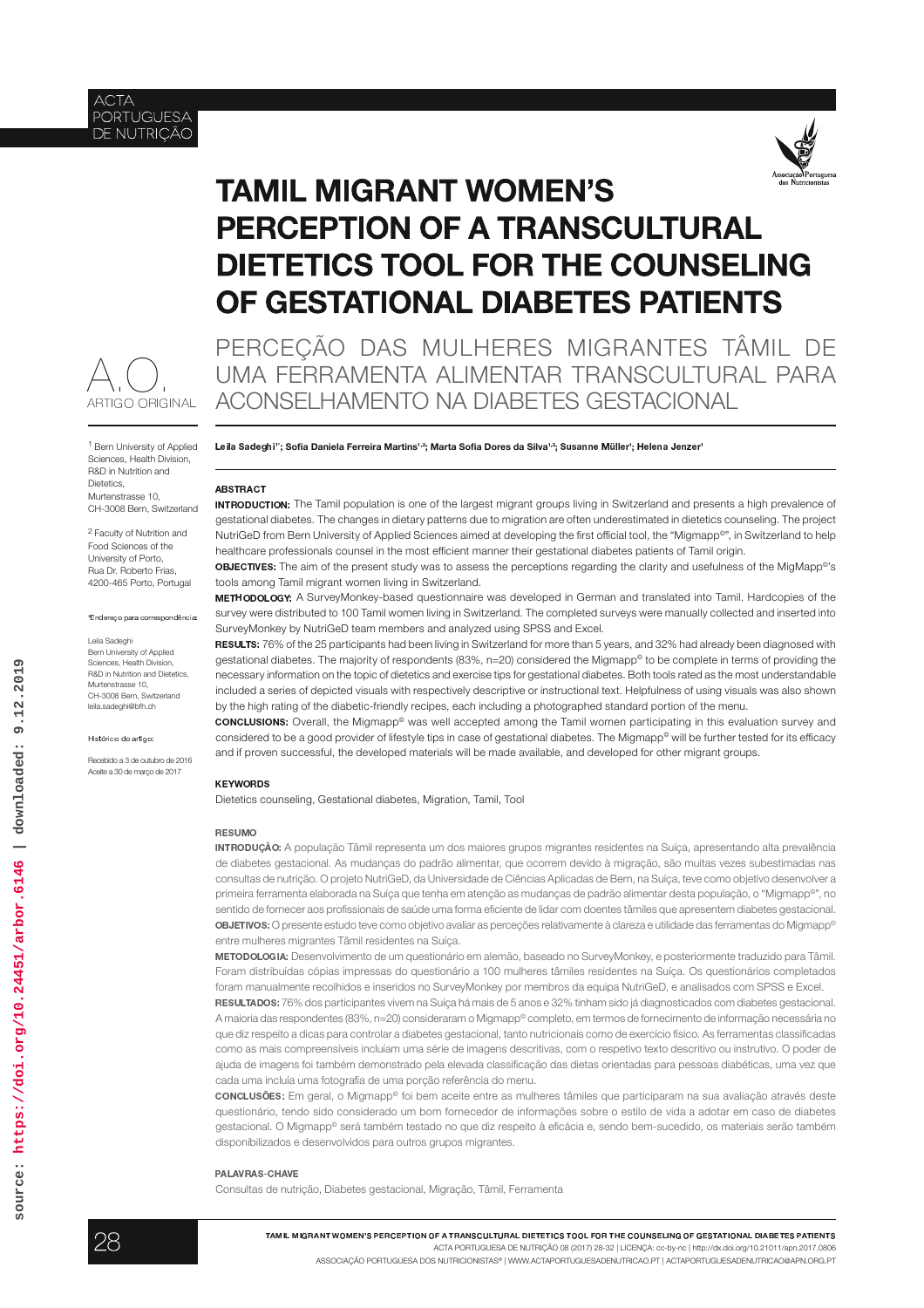# INTRODUCÃO

By the end of 2014, the foreign resident population in Switzerland was about two million people and Sri Lanka was among the main countries applying for asylum (1), which is not surprising considering that the Sri Lankan diaspora represents one of the largest migrant groups in Switzerland (2). Since 1980, the Tamil population has been migrating from Tamil Nadu as well as Eastern Sri Lanka (2). Today, approximately 50.000 Tamils live in Switzerland (3) and one of the main reasons why this group started migrating to Switzerland in such large numbers more than 20 years ago was to flee the civil war in Sri Lanka (2). Forecasts predict that Tamil migrants will continue to find refuge in Switzerland in the next years (2). It is therefore important to gain knowledge about this population living in Switzerland, and ensure to provide a culturally competent healthcare service.

Studies have shown that migration can have a significant influence on health outcomes and that barriers such as insufficient language knowledge can significantly affect the communication between patient and healthcare professional, therefore impairing healthcare of migrants (4). In addition, knowledge of significant health issues which Tamil migrants encounter helped narrow down the project. Data indicate that the Tamil population in Switzerland presents a high prevalence of gestational diabetes and type 2 diabetes, most likely due to a combination of genetics and a new lifestyle (2). Data indicate that approximately 18% of this at-risk population is diagnosed with gestational diabetes (5) while the general prevalence worldwide is between  $5$  and  $10\%$  (6).

To date, there is no official available tool that considers the eating and physical activity habits of the migrant Tamil population living in Switzerland. This gap may jeopardize a successful communication with migrant patients, ultimately decreasing the quality of the provided healthcare and limiting the adequacy of therapy. In order to close this gap and enhance the cooperation between healthcare professionals and patients within the scope of consultations, the NutriGeD team (Nutritional Gestational Diabetes) developed a series of material as part of a folder called "Migmapp<sup>®</sup>", including tools to ease the consultation process, increase transcultural competence, sensitize nutritionists, dietitians, diabetes consultants as well as other employees in the healthcare system to the special needs of migrant populations, in this case, the Tamil.

The NutriGeD project was led by Bern University of Applied Sciences in Switzerland and carried out together with different partners and stakeholders from education and clinical fields, as well as the Swiss Diabetes Organization and the Tamil Association of Northwestern Switzerland. It included collaboration of nutrition scientists, dietitians, nurses and midwives.

The development of the Migmapp<sup>®</sup> prototype was achieved by the end of November 2015. Topics covered in the MigMapp<sup>®</sup> included the pathophysiology of gestational diabetes, transcultural competence, specifically in regards to the Tamil population, Sri Lanka's socio-political aspects, eating and physical activity habits and preferences (both traditional and new) of the Tamil population, as well as a set of bilingual info materials (German and Tamil) to be used in consultations and which covered diet and exercise topics specifically in the case of a gestational diabetes. The Migmapp® comprises a handbook and a stand-up display. The handbook is directed to healthcare professionals in order to foster their transcultural competence specifically in regards to the Tamil population, while offering a quick overview of gestational diabetes and standard dietetics management procedures. The stand-up display consists of seven tools, developed in German and Tamil, including:

Tool 1: "What does gestational diabetes mean?" - Description of the disease including risk factors, development of hyperglycemia, consequences for mother and child and management/treatment options; Tool 2: "Tamil version of the food pyramid for pregnant women with gestational diabetes": Combination of the Tamil food pyramid, received from the Tamil Association of Northwestern Switzerland, with the Swiss Society of Nutrition SGE's nutritional recommendations for pregnant women;

Tool 3: "Healthy eating plate using Tamil food": Creation of a healthy eating plate based on the nutritional recommendations of the Swiss Society of Nutrition SGE and traditional Tamil food;

Tool 4: "Eating healthy with gestational diabetes: dietitian approved recipes": Traditional recipes combining Tamil foods while considering the dietary intake requirements in case of gestational diabetes;

Tool 5: "Which vegetables grow in Switzerland?": Collection of common vegetables available in Switzerland followed by a short explanation on how to prepare them. This tool was created based on results from a previous focus group within the NutriGeD study, where Tamil participants mentioned that they did not always know about vegetables found in Swiss supermarkets nor how to prepare them;

Tool 6: "I decide actively!" - Photographs of a volunteer Tamil student from Bern University of Applied Sciences showing a series of pictures with activities of everyday life that are health promoting or not, e.g. take the stairs instead of using the elevator;

**Tool 7:** "How much sugar is in my food?" - A chart displaying popular food items, such as chocolate, fruit yoghurt and fruits, and the equivalent of sugar amount represented by sugar cubes, as well as a picture explaining where to read the sugar content when looking at a product's label.

Both handbook and stand-up display were developed considering userfriendly formats. They were both meant to provide essential information in a quick, intuitive and easy-to-read manner.

The chapters' contents in the handbook were established by the NutriGeD research team, and their pertinence was confirmed by surveyed healthcare professionals from the fields of medicine, nursing, dietetics and diabetes counseling who dealt with the presented topics in their daily practice.

The handbook first focuses on gestational diabetes and merges on topics covering transcultural competence in general, and transcultural competence when counseling Tamil migrants in particular. This way, healthcare professionals are provided with a clear overview of the condition they have to deal with as well as how they can optimally use transcultural competence in order to achieve an optimal counseling.

The handbook's A5 format and relative compact size is meant to encourage its easy usage on a daily basis in practice, in other words "on the go", as little time is left for reading time-consuming literature.

The seven tools included in the stand-up display folder aimed at easing the communication between the healthcare professional and the Tamil patient. Specifically, easy to understand illustrations about the notion of gestational diabetes and patients' tips to prevent it or handle it on a daily basis were provided, in their own language, but also in the healthcare professional's language, in this case in German, so both could look at the illustrations and fully understand the messages included on each page. For the stand-up display again, the number of tools was limited to essential information covering gestational diabetes, how it develops and what are the consequences, as well as healthy eating and exercise tips, focused on typical Tamil food products while including Swiss products that the patients may want to consider to incorporate in their diet. The stand-up display ends with a series of diabetic friendly menus, which the Tamil women can try at home, including their ingredients and cooking instructions.

TAMIL MIGRANT WOMEN'S PERCEPTION OF A TRANSCULTURAL DIETETICS TOOL FOR THE COUNSELING OF GESTATIONAL DIABETES PATIENTS ACTA PORTUGUESA DE NUTRIÇÃO 08 (2017) 28-32 | LICENCA: cc-by-nc | http://dx.doi.org/10.21011/apn.2017.0806 ASSOCIAÇÃO PORTUGUESA DOS NUTRICIONISTAS® | WWW.ACTAPORTUGUESADENUTRICAO.PT | ACTAPORTUGUESADENUTRICAO@APN.ORG.PT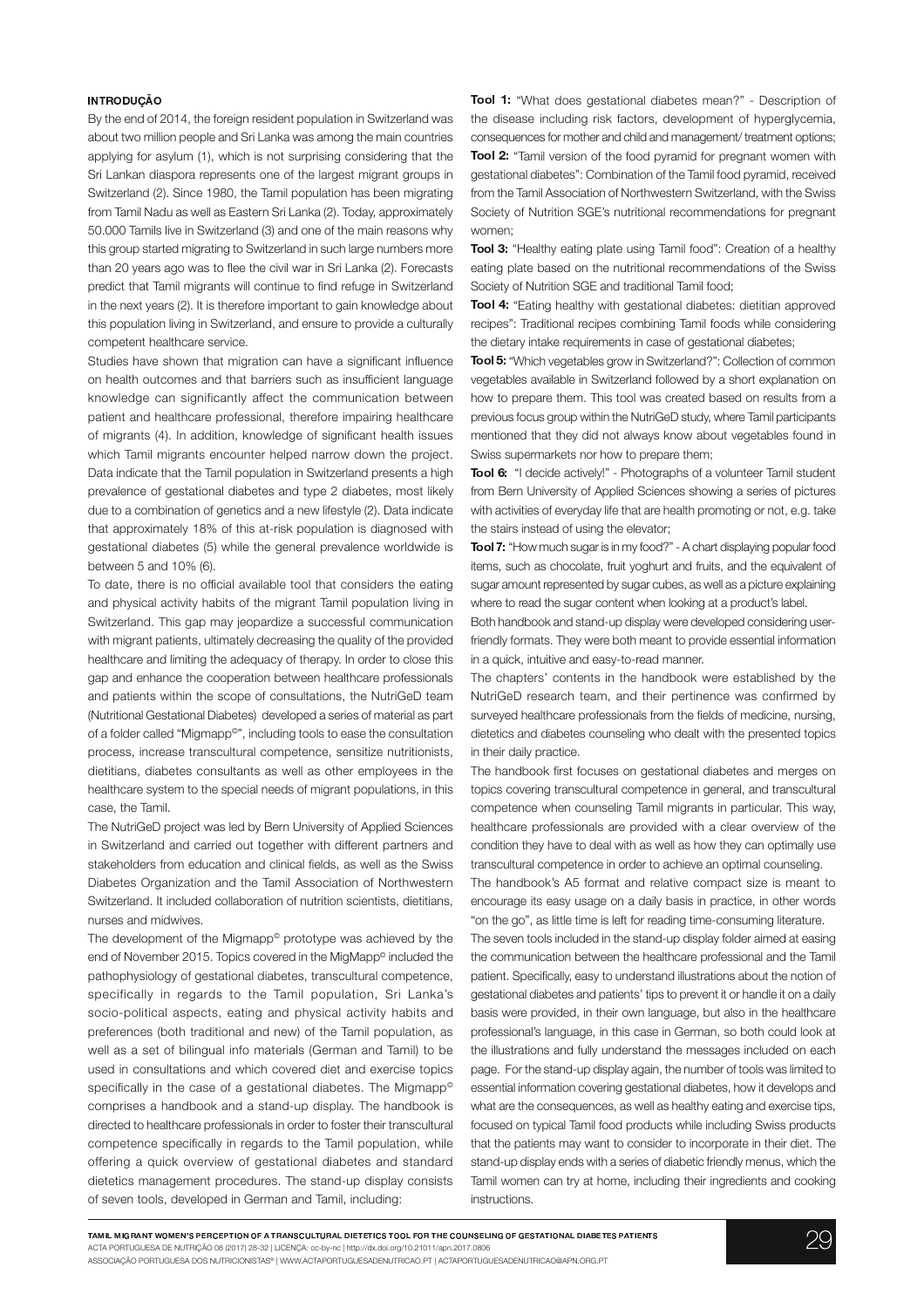# OBJECTIVES

The aim of the present study was to assess the perceptions regarding the clarity and usefulness of the MigMapp<sup>®</sup>'s tools among Tamil migrant women living in Switzerland, to provide a culturally competent healthcare service.

## **METHODOLOGY**

The questionnaire was developed online specifically for this study using SurveyMonkey Inc. (2016), Palo Alto, California, USA (www. surveymonkey.com). Once developed in German, questions were translated in Tamil by the Tamil Association of Northwestern Switzerland, who also functioned as an intermediary to manually distribute the printed version of the questionnaires to Tamil women, during a major event where were present about 100 women in the Temple. The NutriGeD team agreed on the recruitment of the potential participants and distribution of the questionnaires during that day. Therefore, subsequently to the Temple's event, additional willing participants were recruited during visit hours in the Association and additional questionnaires were handed out there as well. The survey was distributed to female participants only, from mid-November 2015 to mid-January 2016. The questionnaire was first developed online in German by the NutriGeD team, then translated in Tamil by the Tamil Association of Northwestern Switzerland and 100 copies were sent to this Association in print format so participants would not have to have access to internet to fill it out. It was kept as short as possible and closed questions were favored over open ones, in order to facilitate selection of responses. Besides, as the questionnaire was distributed in its Tamil version, the translation of responses to open questions in Tamil would have been a time-consuming and difficult process. It therefore included 22 questions, of which 20 were closed and two open. It comprised sociodemographic information (8 questions), familiarity and experience with gestational diabetes (2 questions), and 12 questions pertaining to personal opinion on the understandability and helpfulness of the seven tools contained in the stand-up display and possible issues not covered by them using the 5-point Likert scale (1-Not at all, 2- Barely, 3- Moderately, 4- Very much, 5- Extremely). Participation was voluntary and anonymous. Consent was considered given if the respondent completed and returned the questionnaire.

The answered questionnaires were analyzed using SurveyMonkey (2016) and IBM® SPSS® Statistics 23.0 (2015) as well as Microsoft Office Excel (2010).

### RESULTS.

#### $\bar{f}$  and  $\bar{f}$  is the following the following term of  $\bar{f}$

In total 100 questionnaires were distributed to the Tamil Association of Northwest Switzerland. Of the returned 28 questionnaires, 25 were analyzed, as two questionnaires were returned blank and one was partially completed (response rate 25%). Of the 25 participating women, 13 were older than 35 years of age and 10 were aged between 20 and 34 years. 95% of the respondents were originally from Sri Lanka and only one person came from India. 23 respondents were married, while one was single and another one divorced. The majority of the women (80%) indicated to be working whereas three were unemployed, one was retired and one was a homemaker. More than half of the respondents (60%) did not have Swiss nationality yet while the majority had been living in Switzerland for more than 5 years (Table 1). A high percentage of the respondents (76%) considered their German language skills to be "good" to "very good" while only 20% indicated to have basic language knowledge (Table 1).

# Table 1

Characteristics of respondents

| AGE (YEARS)                        | $\overline{\mathsf{n}}$  | $\%$           |
|------------------------------------|--------------------------|----------------|
| $18 - 20$                          | $\overline{c}$           | 8              |
| $20 - 34$                          | 10                       | 40             |
| 35 or more                         | 13                       | 52             |
| <b>TOTAL</b>                       | 25                       | 100            |
| <b>CIVIL STATUS</b>                | n                        | $\frac{9}{6}$  |
| Married                            | 23                       | 92             |
| Single                             | 1                        | 4              |
| Divorced                           | $\mathbf{1}$             | $\overline{4}$ |
| Widowed                            | 0                        | 0              |
| <b>TOTAL</b>                       | 25                       | 100            |
| <b>COUNTRY OF ORIGIN</b>           | $\overline{\phantom{a}}$ | $\%$           |
| Sri Lanka                          | 19                       | 95             |
| India                              | $\mathbf{1}$             | 5              |
| <b>TOTAL</b>                       | 20                       | 100            |
| <b>SWISS NATIONALITY</b>           | n                        | $\frac{9}{6}$  |
| Yes                                | 8                        | 40             |
| No                                 | 12                       | 60             |
| <b>TOTAL</b>                       | 20                       | 100            |
| YEARS IN SWITZERLAND               |                          | %              |
|                                    | n                        |                |
| Less than 1 year                   | $\mathbf{1}$             | $\overline{4}$ |
| 1 to 5 years                       | 5                        | 20             |
| More than 5 years                  | 19                       | 76             |
| More than10 years                  | 0                        | 0              |
| <b>TOTAL</b>                       | 25                       | 100            |
| GERMAN LANGUAGE (SKILLS/KNOWLEDGE) | n                        | $\frac{9}{6}$  |
| Basic                              | 5                        | 20             |
| Good                               | 9                        | 36             |
| Very good                          | 10                       | 40             |
| Proficiency                        | 0                        | 0              |
| Native/ bilingual                  | $\mathbf{1}$             | $\overline{4}$ |
| TOTAL                              | 25                       | 100            |
| <b>EMPLOYMENT STATUS</b>           | $\overline{a}$           | %              |
| Working                            | 20                       | 80             |
| Unemployed                         | 3                        | 12             |
| Retired                            | $\mathbf{1}$             | 4              |
| Homemaker                          | 1                        | 4              |

# Familiarity and experience with gestational diabetes

32% of the respondents had been diagnosed with gestational diabetes at least once and 24% knew other Tamil women who had been diagnosed with this condition. As far as preferred type of communication means when it comes to receiving health information and tips, direct communication through healthcare providers was the most selected option with 78% of respondents, while 61% and 57% favored internet and brochures, respectively. In this context, smartphone applications only interested 17% of respondents (Data not shown).

#### Opinion on the understandability and helpfulness of the tools

In regards to the evaluation of the Migmapp<sup>®</sup>, each tool was rated based on the following four questions: "How easy is it to understand this tool?", "How helpful are the images in this tool in order to understand the information?", "How useful is this tool for implementing changes in everyday life in order to control gestational diabetes?" and "How much does this tool remedy to your information needs concerning this topic?" Answer options consisted of a 5-point Likert scale ("1- Not at all, 2- Barely, 3- Moderately, 4- Very much, 5- Extremely"). For each tool, a weighted average was calculated per evaluation question and ratings of the seven tools were compared (Figure 1).

TAMIL MIGRANT WOMEN'S PERCEPTION OF A TRANSCULTURAL DIETETICS TOOL FOR THE COUNSELING OF GESTATIONAL DIABETES PATIENTS ACTA PORTUGUESA DE NUTRIÇÃO 08 (2017) 28-32 | LICENCA: cc-by-nc | http://dx.doi.org/10.21011/apn.2017.0806 ASSOCIAÇÃO PORTUGUESA DOS NUTRICIONISTAS® | WWW.ACTAPORTUGUESADENUTRICAO.PT | ACTAPORTUGUESADENUTRICAO@APN.ORG.PT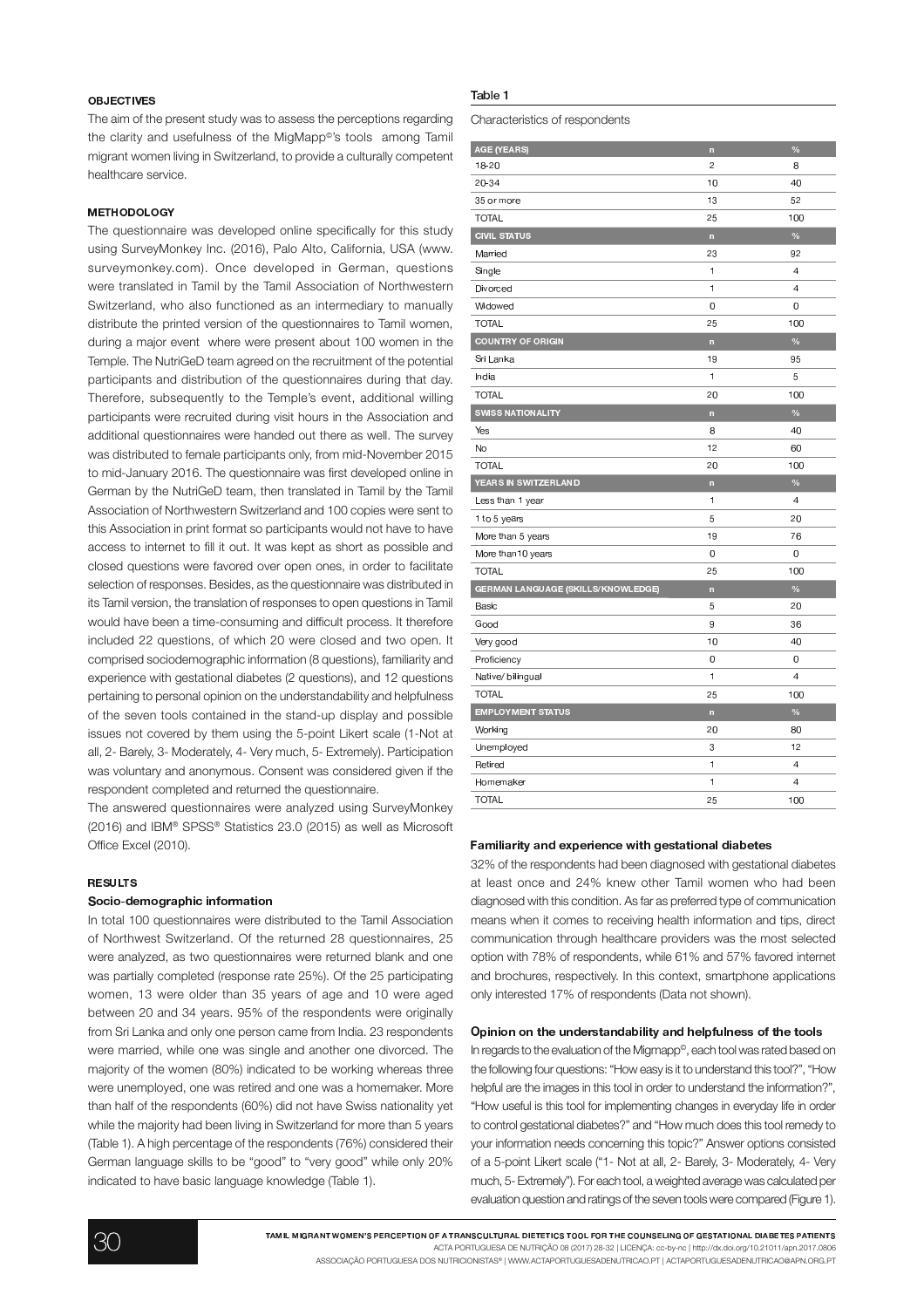The two most understandable tools appeared to be tool 1 ("What does gestational diabetes mean?") (weighted average 3.68) and tool 5 ("Which vegetable grow in Switzerland?") (weighted average 3.64), and the least understandable were tool 2 ("Tamil version of the food pyramid for pregnant women with gestational diabetes") (weighted average 3.36) and tool 7 ("How much sugar is in my food?") (weighted average 3.32) (Figure 1).

In terms of helpfulness of the images, tool 1 and tool 4 ("Eating healthy with gestational diabetes: Dietitian approved recipes") convinced most of the participants (with both weighted averages of 3.8) (Figures 1).

As far as usefulness to implement changes in everyday life in order to control gestational diabetes, again, both tools 1 and 4 were rated the highest (weighted averages of 3.8, and 3.68, respectively) (Figure 1). Interestingly, the lowest rated tool in terms of usefulness was tool 5, with a weighted average of 3.28, despite it being rated as one of the most understandable of the seven tools.

All tools were highly rated in terms of their instruction potential, tools 4 and 5 being the highest rated (both with a weighted average of 3.76) (Figure 1). Most respondents (70%, n=23) rated tool 7 "How much sugar is in my food" as the generally most helpful tool, followed by tool 3 ("Healthy eating plate using Tamil food") with 65%, and tools 2 ("Tamil version of the food pyramid for pregnant women with gestational diabetes") and 4 ("Eating healthy with gestational diabetes: Dietitian approved recipes") with both 57%. The tool voted as the generally least helpful was tool 6 "I decide actively", with only 17% (Figure 2). Finally, the majority of respondents (83%, n=20) considered the Migmapp® to be complete in terms of providing the necessary information on the topic of dietetics and exercise tips for gestational diabetes.

## **DISCUSSION**

Sensitization of healthcare professionals to transcultural competence can improve communication with migrant patients, therefore optimizing healthcare and therapy outcomes. From the obtained results, it is clear that the developed counseling tool "Migmapp<sup>®</sup>" was well accepted among the Tamil women participating in this evaluation survey and considered to be a good provider of eating and exercise tips in case of gestational diabetes. Both tools rated as the most understandable included a series of depicted visuals with respectively descriptive or instructional text ("What does gestational diabetes mean?", "Which vegetable grow in Switzerland?").

Helpfulness of using visuals was also shown by the high rating of the diabetic-friendly recipes, each including a photographed standard portion of the menu, cooked on a workshop by voluntary Tamil women from the Tamil Association of Northwestern Switzerland and members of the NutriGeD team. The usefulness of the tools for implementing changes in everyday life in order to control gestational diabetes correlated with the high rating of tools with visuals and corresponding text. However, the tool introducing to typical vegetables found in Switzerland and preparation tips, once suggested in a focus group with Tamil women in the scope of NutriGeD, was an exception, as it was the least wellrated in terms of usefulness for implementation in daily life, despite it being rated as one of the most understandable tool. To our surprise, this tool, together with the recipes, was rated as remedying the most to the participants' information needs when it comes to eating healthy with gestational diabetes. Possible barriers to using this tool need to be further investigated, and may involve costs and access to the products. The results hint at a clear necessity to further promote the use of the food pyramid and as well as reading food labels in this case specifically for sugar content, as both food pyramid and sugar content in foods tools

# Figure 1

Appreciation of each tool (weighted average) regarding the four questions (on a 5-point Likert scale ("1- Not at all, 2- Barely, 3- Moderately, 4- Very much, 5- Extremely"): 1 (understandability): "How easy is it to understand this tool?", 2 (helpfulness of images): "How helpful are the images in this tool in order to understand the information?", 3 (usefulness): "How useful is this tool for implementing changes in everyday life in order to control gestational diabetes?", 4 (instruction potential): "How much does this tool remedy to your information needs concerning this topic?"



#### Figure 2

Evaluation of general helpfulness of the tools, with possible multiple answers (n=23)



TAMIL MIGRANT WOMEN'S PERCEPTION OF A TRANSCULTURAL DIETETICS TOOL FOR THE COUNSELING OF GESTATIONAL DIABETES PATIENTS ACTA PORTUGUESA DE NUTRIÇÃO 08 (2017) 28-32 | LICENCA: cc-by-nc | http://dx.doi.org/10.21011/apn.2017.0806 ASSOCIAÇÃO PORTUGUESA DOS NUTRICIONISTAS® | WWW.ACTAPORTUGUESADENUTRICAO.PT | ACTAPORTUGUESADENUTRICAO@APN.ORG.PT